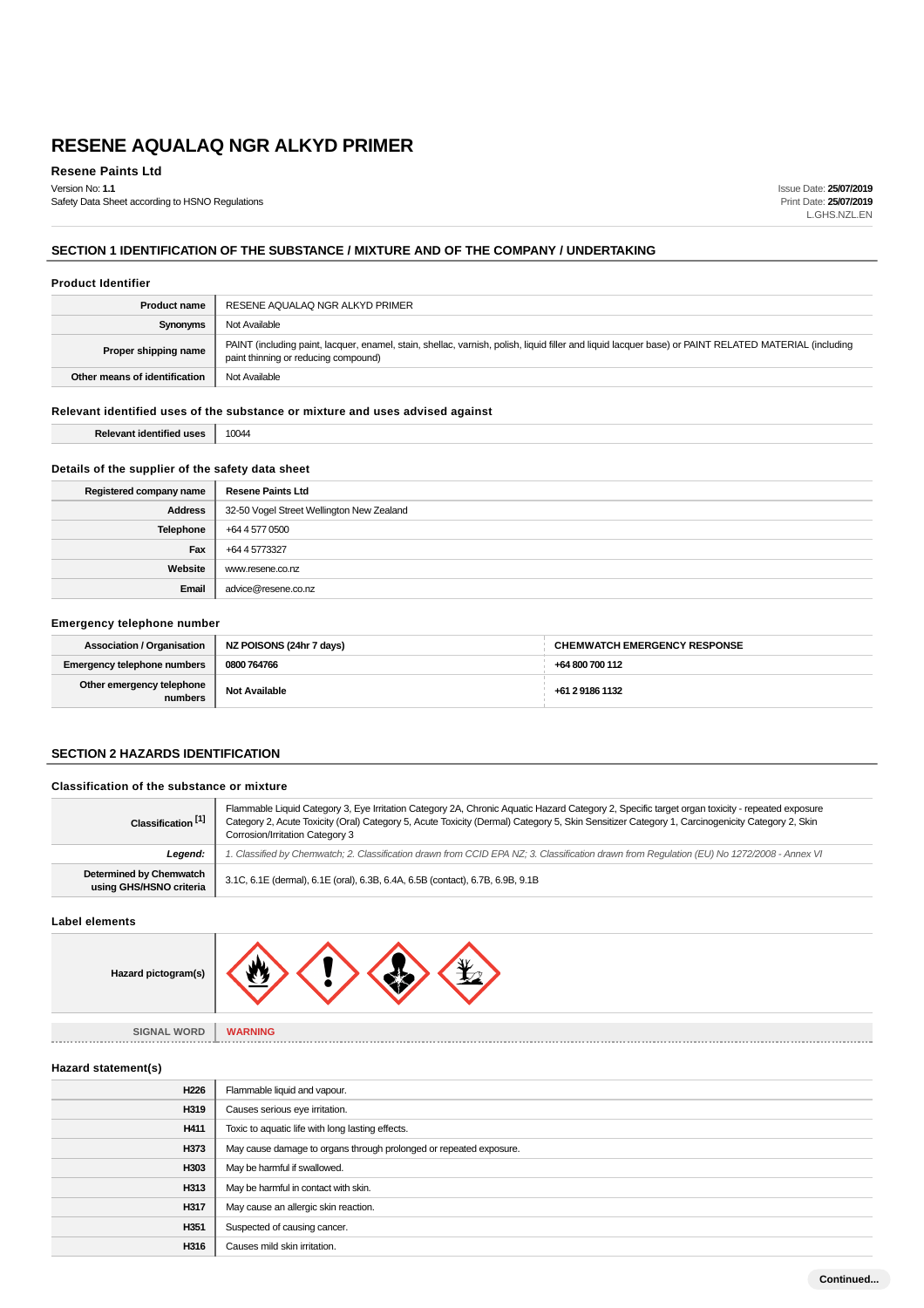## **Precautionary statement(s) Prevention**

| P <sub>201</sub> | Obtain special instructions before use.                                                        |
|------------------|------------------------------------------------------------------------------------------------|
| P210             | Keep away from heat, hot surfaces, sparks, open flames and other ignition sources. No smoking. |
| P233             | Keep container tightly closed.                                                                 |
| P <sub>260</sub> | Do not breathe dust/fume/gas/mist/vapours/spray.                                               |
| P280             | Wear protective gloves/protective clothing/eye protection/face protection.                     |
| P <sub>240</sub> | Ground and bond container and receiving equipment.                                             |
| P <sub>241</sub> | Use explosion-proof electrical/ventilating/lighting/intrinsically safe equipment.              |
| P <sub>242</sub> | Use non-sparking tools.                                                                        |
| P <sub>243</sub> | Take action to prevent static discharges.                                                      |
| P273             | Avoid release to the environment.                                                              |
| P272             | Contaminated work clothing should not be allowed out of the workplace.                         |

### **Precautionary statement(s) Response**

| P308+P313      | IF exposed or concerned: Get medical advice/attention.                                                                           |  |
|----------------|----------------------------------------------------------------------------------------------------------------------------------|--|
| P312           | Call a POISON CENTER/doctor/physician/first aider/if you feel unwell.                                                            |  |
| P321           | Specific treatment (see advice on this label).                                                                                   |  |
| P370+P378      | In case of fire: Use alcohol resistant foam or normal protein foam to extinguish.                                                |  |
| P302+P352      | IF ON SKIN: Wash with plenty of water and soap.                                                                                  |  |
| P305+P351+P338 | IF IN EYES: Rinse cautiously with water for several minutes. Remove contact lenses, if present and easy to do. Continue rinsing. |  |
| P333+P313      | If skin irritation or rash occurs: Get medical advice/attention.                                                                 |  |
| P337+P313      | If eye irritation persists: Get medical advice/attention.                                                                        |  |
| P362+P364      | Take off contaminated clothing and wash it before reuse.                                                                         |  |
| P391           | Collect spillage.                                                                                                                |  |
| P303+P361+P353 | IF ON SKIN (or hair): Take off immediately all contaminated clothing. Rinse skin with water [or shower].                         |  |

### **Precautionary statement(s) Storage**

| <b>DA03+D235</b><br>-25<br>40J+1 | Store in a well-ventilated place. Keep cool. |  |
|----------------------------------|----------------------------------------------|--|
| P405                             | ockea up.                                    |  |

### **Precautionary statement(s) Disposal**

**P501** Dispose of contents/container in accordance with local regulations.

## **SECTION 3 COMPOSITION / INFORMATION ON INGREDIENTS**

### **Substances**

See section below for composition of Mixtures

Ingredients are required by the Hazard Substances (Safety Data Sheets) Notice 2017 to be identified:

### **Mixtures**

| <b>CAS No</b> | %[weight]   | Name                                        |
|---------------|-------------|---------------------------------------------|
| 96-29-7       | $0.1 - 0.5$ | methyl ethyl ketoxime                       |
| 64742-82-1.   | $1 - 10$    | naphtha petroleum, heavy, hydrodesulfurised |
| 64742-48-9.   | 10-30       | naphtha petroleum, heavy, hydrotreated      |

### **SECTION 4 FIRST AID MEASURES**

#### **Description of first aid measures**

| <b>Eye Contact</b>  | If this product comes in contact with the eyes:<br>$\blacktriangleright$ Wash out immediately with fresh running water.<br>Ensure complete irrigation of the eye by keeping eyelids apart and away from eye and moving the eyelids by occasionally lifting the upper and lower lids.<br>▶ Seek medical attention if pain persists or recurs.<br>► Removal of contact lenses after an eye injury should only be undertaken by skilled personnel. |
|---------------------|-------------------------------------------------------------------------------------------------------------------------------------------------------------------------------------------------------------------------------------------------------------------------------------------------------------------------------------------------------------------------------------------------------------------------------------------------|
| <b>Skin Contact</b> | If skin contact occurs:<br>In mediately remove all contaminated clothing, including footwear.<br>Flush skin and hair with running water (and soap if available).<br>▶ Seek medical attention in event of irritation.                                                                                                                                                                                                                            |
| Inhalation          | If fumes, aerosols or combustion products are inhaled remove from contaminated area.<br>• Other measures are usually unnecessary.                                                                                                                                                                                                                                                                                                               |
| Ingestion           | <b>If swallowed do NOT induce vomiting.</b><br>If vomiting occurs, lean patient forward or place on left side (head-down position, if possible) to maintain open airway and prevent aspiration.<br>Observe the patient carefully.                                                                                                                                                                                                               |
|                     | Continued                                                                                                                                                                                                                                                                                                                                                                                                                                       |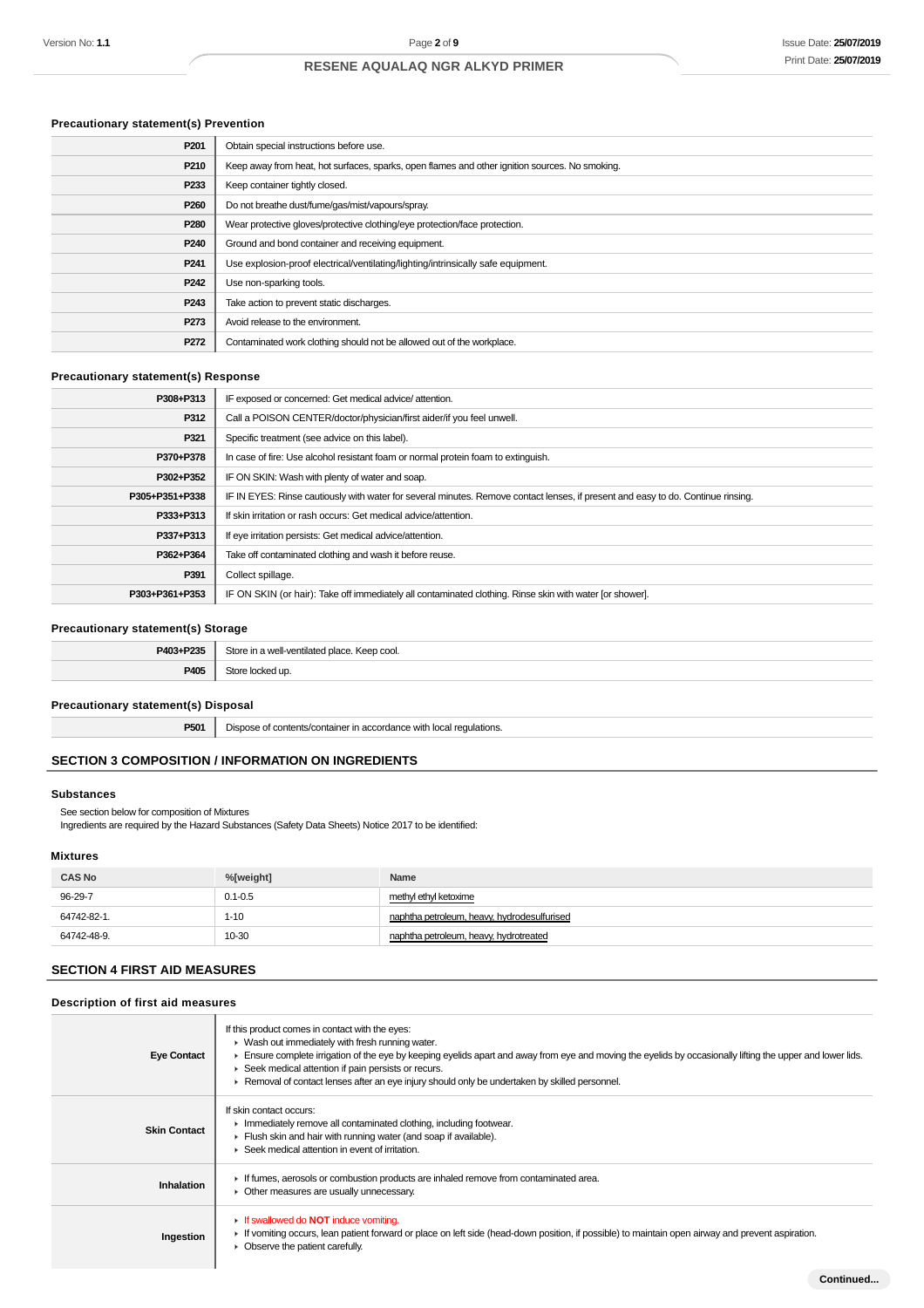| $\blacktriangleright$ Seek medical advice. |
|--------------------------------------------|
|--------------------------------------------|

### **Indication of any immediate medical attention and special treatment needed**

Treat symptomatically.

#### **SECTION 5 FIREFIGHTING MEASURES**

#### **Extinguishing media**

Foam.

**Special hazards arising from the substrate or mixture**

| Fire Incompatibility           | $\blacktriangleright$ Avoid contamination with oxidising agents                                                                                                                     |  |  |
|--------------------------------|-------------------------------------------------------------------------------------------------------------------------------------------------------------------------------------|--|--|
| <b>Advice for firefighters</b> |                                                                                                                                                                                     |  |  |
| <b>Fire Fighting</b>           | Alert Fire Brigade and tell them location and nature of hazard.                                                                                                                     |  |  |
| <b>Fire/Explosion Hazard</b>   | • Liquid and vapour are flammable.<br>Combustion products include:<br>carbon monoxide (CO)<br>carbon dioxide (CO2)<br>other pyrolysis products typical of burning organic material. |  |  |

## **SECTION 6 ACCIDENTAL RELEASE MEASURES**

**Personal precautions, protective equipment and emergency procedures** See section 8

#### **Environmental precautions**

See section 12

#### **Methods and material for containment and cleaning up** T)

| <b>Minor Spills</b> | Contain spill with inert non-combustible absorbent then place in suitable container for disposal. Clean area with large quantity of water to complete clean-<br>up.                                                                                                                                                                                                                                                                                                                                                                                                                                                                                                                                                                                                                                |
|---------------------|----------------------------------------------------------------------------------------------------------------------------------------------------------------------------------------------------------------------------------------------------------------------------------------------------------------------------------------------------------------------------------------------------------------------------------------------------------------------------------------------------------------------------------------------------------------------------------------------------------------------------------------------------------------------------------------------------------------------------------------------------------------------------------------------------|
| <b>Major Spills</b> | Remove all ignition sources. Clear area of personnel and move upwind. Wear appropriate personnel protective equipment and clothing to prevent exposure.<br>Avoid breathing in mists or vapours and skin or eyes contact. Extinguish or remove all sources of ignition and stop leak if safe to do so. Increase ventilation.<br>Evacuate all unprotected personnel. If possible contain the spill. Place inert absorbent, non- combustible material onto spillage. Use clean non- sparking<br>tools to collect the material and place into suitable labelled containers for subsequent recycling or disposal. Dispose of waste according to the applicable<br>local and national regulations. If contamination of sewers or waterways occurs inform the local water and waste management authority. |

Personal Protective Equipment advice is contained in Section 8 of the SDS.

## **SECTION 7 HANDLING AND STORAGE**

#### **Precautions for safe handling**

| Safe handling     | Even with proper grounding and bonding, this material can still accumulate an electrostatic charge.<br>• Containers, even those that have been emptied, may contain explosive vapours.<br>Electrostatic discharge may be generated during pumping - this may result in fire.<br>Avoid all personal contact, including inhalation.<br><b>DO NOT</b> allow clothing wet with material to stay in contact with skin |
|-------------------|------------------------------------------------------------------------------------------------------------------------------------------------------------------------------------------------------------------------------------------------------------------------------------------------------------------------------------------------------------------------------------------------------------------|
| Other information | Store in original containers in approved flammable liquid storage area.                                                                                                                                                                                                                                                                                                                                          |

#### **Conditions for safe storage, including any incompatibilities**

| Suitable container      | ▶ Packing as supplied by manufacturer. |
|-------------------------|----------------------------------------|
| Storage incompatibility | strong oxidisers                       |

## **SECTION 8 EXPOSURE CONTROLS / PERSONAL PROTECTION**

#### **Control parameters**

## **INGREDIENT DATA**

| Source | Ingredient | <b>Material name</b> | <b>TWA</b> | STE. | Peak | <b>Notes</b> |
|--------|------------|----------------------|------------|------|------|--------------|
|        |            |                      |            |      |      |              |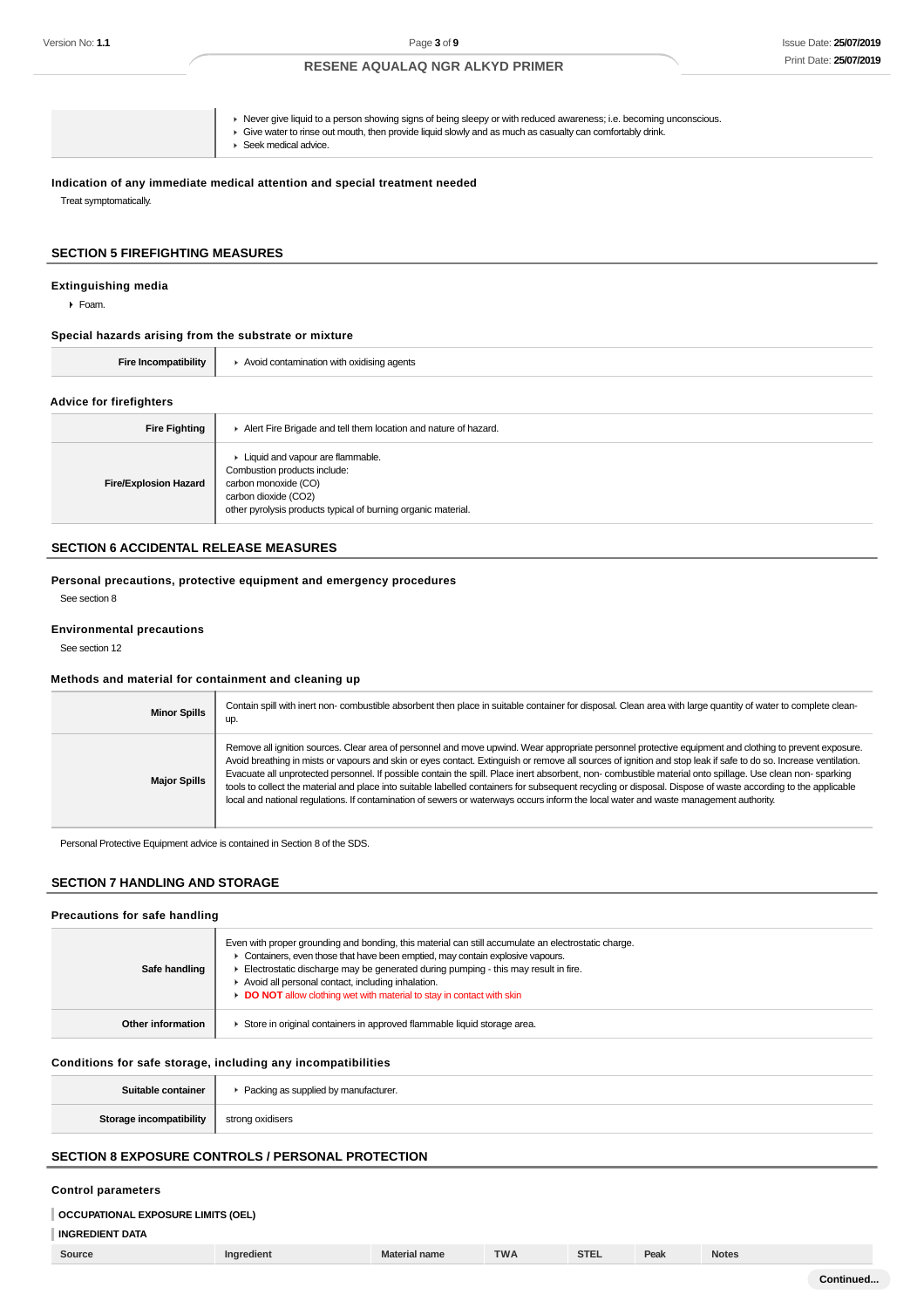| New Zealand Workplace Exposure                    | naphtha petroleum, heavy,                 | White spirits      | 100 ppm / 525         | Not               | Not              | Not Available                                               |
|---------------------------------------------------|-------------------------------------------|--------------------|-----------------------|-------------------|------------------|-------------------------------------------------------------|
| Standards (WES)                                   | hydrodesulfurised                         | (Stoddard solvent) | ma/m3                 | Available         | Available        |                                                             |
| New Zealand Workplace Exposure<br>Standards (WES) | naphtha petroleum, heavy,<br>hvdrotreated | Oil mist, mineral  | $5 \,\mathrm{mq/m}$ 3 | $10 \text{ mg/m}$ | Not<br>Available | (om) - Sampled by a method that<br>does not collect vapour. |

| <b>EMERGENCY LIMITS</b>                        |                                                                           |                     |                    |              |             |  |
|------------------------------------------------|---------------------------------------------------------------------------|---------------------|--------------------|--------------|-------------|--|
| Ingredient                                     | <b>Material name</b>                                                      | TEEL-1              | TEEL-2             | TEEL-3       |             |  |
| methyl ethyl ketoxime                          | Butanone oxime; (Ethyl methyl ketoxime)                                   | 30 ppm              | 56 ppm             | 250 ppm      |             |  |
| naphtha petroleum, heavy,<br>hydrodesulfurised | Stoddard solvent; (Mineral spirits, 85% nonane and 15% trimethyl benzene) |                     | $300 \text{ mg/m}$ | 1,800 mg/m3  | 29500 mg/m3 |  |
| naphtha petroleum, heavy,<br>hydrotreated      | Naphtha, hydrotreated heavy; (Isopar L-rev 2)                             | 350 mg/m3           | 1,800 mg/m3        | 40,000 mg/m3 |             |  |
| Ingredient                                     | <b>Original IDLH</b>                                                      | <b>Revised IDLH</b> |                    |              |             |  |
| methyl ethyl ketoxime                          | Not Available<br>Not Available                                            |                     |                    |              |             |  |
| naphtha petroleum, heavy,<br>hydrodesulfurised | 20,000 mg/m3<br>Not Available                                             |                     |                    |              |             |  |
| naphtha petroleum, heavy,<br>hydrotreated      | 2,500 mg/m3<br>Not Available                                              |                     |                    |              |             |  |

#### **MATERIAL DATA**

For methyl ethyl ketoxime (MEKO)

CEL TWA: 10 ppm, 36 mg/m3 (compare WEEL-TWA)

(CEL = Chemwatch Exposure Limit) OEL-TWA: 0.28 ppm, 1 mg/m3 ORICA Australia quoting DSM Chemicals

Saturated vapour concentration: 1395 ppm at 20 deg.

For trimethyl benzene as mixed isomers (of unstated proportions)

Odour Threshold Value: 2.4 ppm (detection)

Use care in interpreting effects as a single isomer or other isomer mix.

Exposed individuals are **NOT** reasonably expected to be warned, by smell, that the Exposure Standard is being exceeded.

#### **Exposure controls**

| Appropriate engineering<br>controls | Engineering controls are used to remove a hazard or place a barrier between the worker and the hazard.                                                                                                                                                                                               |
|-------------------------------------|------------------------------------------------------------------------------------------------------------------------------------------------------------------------------------------------------------------------------------------------------------------------------------------------------|
| <b>Personal protection</b>          | <b>Allege</b>                                                                                                                                                                                                                                                                                        |
| Eye and face protection             | Safety glasses with side shields.                                                                                                                                                                                                                                                                    |
| <b>Skin protection</b>              | See Hand protection below                                                                                                                                                                                                                                                                            |
| Hands/feet protection               | ▶ Wear chemical protective gloves, e.g. PVC.<br><b>NOTE:</b><br>The material may produce skin sensitisation in predisposed individuals.<br>The selection of suitable gloves does not only depend on the material, but also on further marks of quality which vary from manufacturer to manufacturer. |
| <b>Body protection</b>              | See Other protection below                                                                                                                                                                                                                                                                           |
| Other protection                    | • Overalls.<br>> Some plastic personal protective equipment (PPE) (e.g. gloves, aprons, overshoes) are not recommended as they may produce static electricity.                                                                                                                                       |
|                                     |                                                                                                                                                                                                                                                                                                      |

**Respiratory protection**

**Type A Filter of sufficient capacity.**

**Where the concentration of gas/particulates in the breathing zone, approaches or exceeds the 'Exposure Standard' (or ES), respiratory protection is required. Degree of protection varies with both face-piece and Class of filter; the nature of protection varies with Type of filter.**

| <b>Required Minimum Protection Factor</b> | <b>Half-Face Respirator</b> | <b>Full-Face Respirator</b> | <b>Powered Air Respirator</b> |
|-------------------------------------------|-----------------------------|-----------------------------|-------------------------------|
| up to $10 \times ES$                      | <b>A-AUS</b>                |                             | A-PAPR-AUS / Class 1          |
| up to $50 \times ES$                      |                             | A-AUS / Class 1             |                               |
| up to $100 \times ES$                     |                             | A-2                         | A-PAPR-2 ^                    |
|                                           |                             |                             |                               |

**^ - Full-face**

**A(All classes) = Organic vapours, B AUS or B1 = Acid gasses, B2 = Acid gas or hydrogen cyanide(HCN), B3 = Acid gas or hydrogen cyanide(HCN), E = Sulfur dioxide(SO2), G = Agricultural chemicals, K = Ammonia(NH3), Hg = Mercury, NO = Oxides of nitrogen, MB = Methyl bromide, AX = Low boiling point organic compounds(below 65 degC)**

### **SECTION 9 PHYSICAL AND CHEMICAL PROPERTIES**

#### **Information on basic physical and chemical properties**

| Appearance            | White dispersion with solvent odour |                              |           |
|-----------------------|-------------------------------------|------------------------------|-----------|
| <b>Physical state</b> | Liquid                              | Relative density (Water = 1) | 1.23-1.28 |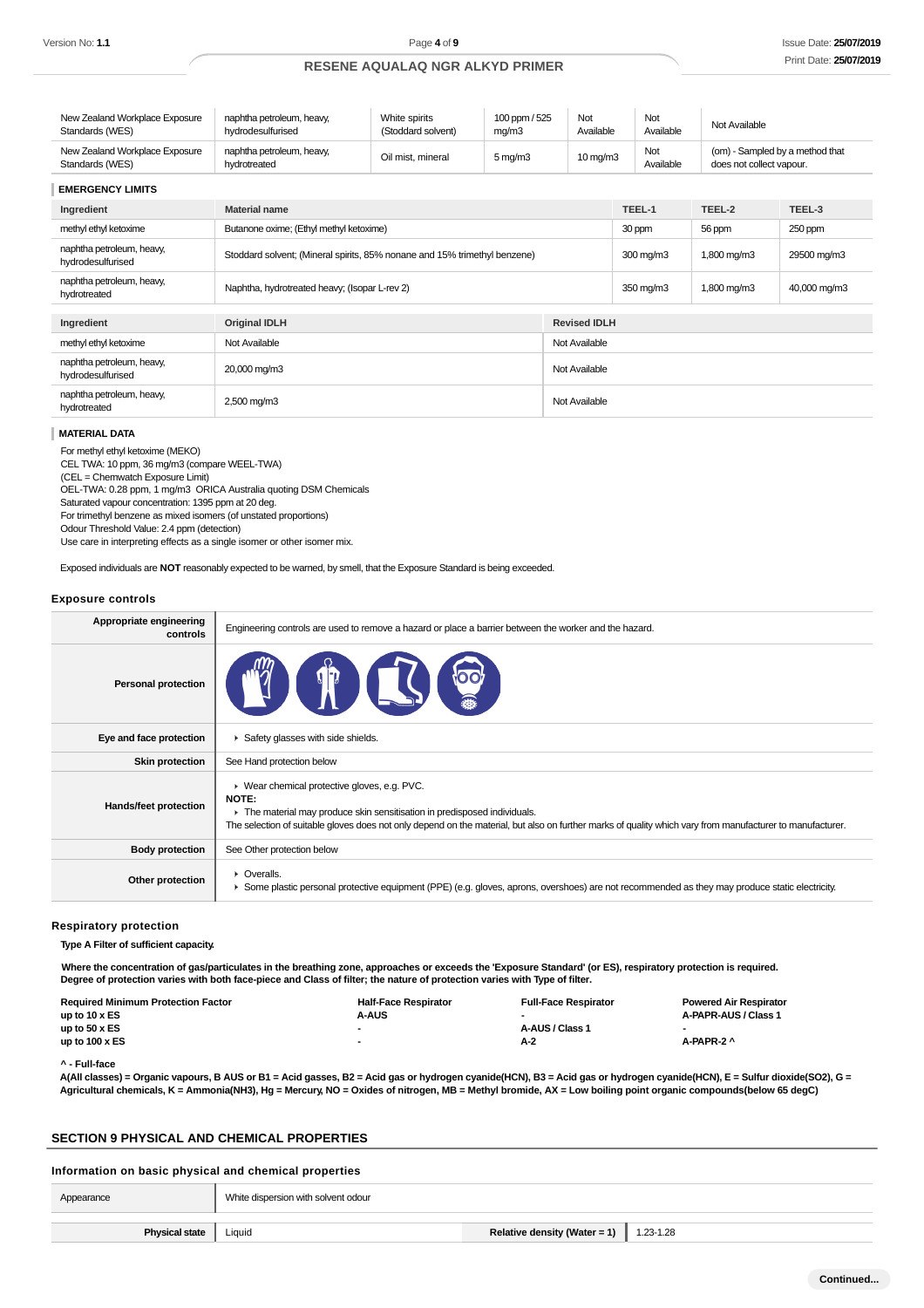| Odour                                           | Not Available | Partition coefficient n-octanol /<br>water | Not Available |
|-------------------------------------------------|---------------|--------------------------------------------|---------------|
| Odour threshold                                 | Not Available | Auto-ignition temperature (°C)             | Not Available |
| pH (as supplied)                                | Not Available | <b>Decomposition temperature</b>           | Not Available |
| Melting point / freezing point<br>(°C)          | Not Available | Viscosity (cSt)                            | 240-330       |
| Initial boiling point and boiling<br>range (°C) | 72            | Molecular weight (g/mol)                   | Not Available |
| Flash point (°C)                                | 23            | Taste                                      | Not Available |
| <b>Evaporation rate</b>                         | Not Available | <b>Explosive properties</b>                | Not Available |
| Flammability                                    | Flammable.    | <b>Oxidising properties</b>                | Not Available |
| Upper Explosive Limit (%)                       | Not Available | Surface Tension (dyn/cm or<br>mN/m         | Not Available |
| Lower Explosive Limit (%)                       | Not Available | <b>Volatile Component (%vol)</b>           | 58            |
| Vapour pressure (kPa)                           | Not Available | Gas group                                  | Not Available |
| Solubility in water                             | Immiscible    | pH as a solution (1%)                      | Not Available |
| Vapour density $(Air = 1)$                      | Not Available | VOC g/L                                    | 421           |

## **SECTION 10 STABILITY AND REACTIVITY**

| Reactivity                                   | See section 7                |
|----------------------------------------------|------------------------------|
| <b>Chemical stability</b>                    | $\blacktriangleright$ stable |
| <b>Possibility of hazardous</b><br>reactions | See section 7                |
| <b>Conditions to avoid</b>                   | See section 7                |
| Incompatible materials                       | See section 7                |
| Hazardous decomposition<br>products          | See section 5                |

## **SECTION 11 TOXICOLOGICAL INFORMATION**

## **Information on toxicological effects**

| Version No: 1.1                                          | Page 5 of 9                                                                                                                                                                                                                                                                                                                                                                                                                                                                                                                                                                                                                                                                                                                                                                   |                                            | Issue Date: 25/07/201                                                                                                                                       |
|----------------------------------------------------------|-------------------------------------------------------------------------------------------------------------------------------------------------------------------------------------------------------------------------------------------------------------------------------------------------------------------------------------------------------------------------------------------------------------------------------------------------------------------------------------------------------------------------------------------------------------------------------------------------------------------------------------------------------------------------------------------------------------------------------------------------------------------------------|--------------------------------------------|-------------------------------------------------------------------------------------------------------------------------------------------------------------|
|                                                          | <b>RESENE AQUALAQ NGR ALKYD PRIMER</b>                                                                                                                                                                                                                                                                                                                                                                                                                                                                                                                                                                                                                                                                                                                                        |                                            | Print Date: 25/07/201                                                                                                                                       |
|                                                          |                                                                                                                                                                                                                                                                                                                                                                                                                                                                                                                                                                                                                                                                                                                                                                               |                                            |                                                                                                                                                             |
|                                                          |                                                                                                                                                                                                                                                                                                                                                                                                                                                                                                                                                                                                                                                                                                                                                                               |                                            |                                                                                                                                                             |
| Odour                                                    | Not Available                                                                                                                                                                                                                                                                                                                                                                                                                                                                                                                                                                                                                                                                                                                                                                 | Partition coefficient n-octanol /<br>water | Not Available                                                                                                                                               |
| Odour threshold                                          | Not Available                                                                                                                                                                                                                                                                                                                                                                                                                                                                                                                                                                                                                                                                                                                                                                 | Auto-ignition temperature (°C)             | Not Available                                                                                                                                               |
| pH (as supplied)                                         | Not Available                                                                                                                                                                                                                                                                                                                                                                                                                                                                                                                                                                                                                                                                                                                                                                 | <b>Decomposition temperature</b>           | Not Available                                                                                                                                               |
| Melting point / freezing point<br>(°C)                   | Not Available                                                                                                                                                                                                                                                                                                                                                                                                                                                                                                                                                                                                                                                                                                                                                                 | <b>Viscosity (cSt)</b>                     | 240-330                                                                                                                                                     |
| Initial boiling point and boiling<br>range $(^{\circ}C)$ | 72                                                                                                                                                                                                                                                                                                                                                                                                                                                                                                                                                                                                                                                                                                                                                                            | Molecular weight (g/mol)                   | Not Available                                                                                                                                               |
| Flash point (°C)                                         | 23                                                                                                                                                                                                                                                                                                                                                                                                                                                                                                                                                                                                                                                                                                                                                                            | Taste                                      | Not Available                                                                                                                                               |
| <b>Evaporation rate</b>                                  | Not Available                                                                                                                                                                                                                                                                                                                                                                                                                                                                                                                                                                                                                                                                                                                                                                 | <b>Explosive properties</b>                | Not Available                                                                                                                                               |
| <b>Flammability</b>                                      | Flammable.                                                                                                                                                                                                                                                                                                                                                                                                                                                                                                                                                                                                                                                                                                                                                                    | <b>Oxidising properties</b>                | Not Available                                                                                                                                               |
| Upper Explosive Limit (%)                                | Not Available                                                                                                                                                                                                                                                                                                                                                                                                                                                                                                                                                                                                                                                                                                                                                                 | Surface Tension (dyn/cm or<br>mN/m)        | Not Available                                                                                                                                               |
| Lower Explosive Limit (%)                                | Not Available                                                                                                                                                                                                                                                                                                                                                                                                                                                                                                                                                                                                                                                                                                                                                                 | <b>Volatile Component (%vol)</b>           | 58                                                                                                                                                          |
| Vapour pressure (kPa)                                    | Not Available                                                                                                                                                                                                                                                                                                                                                                                                                                                                                                                                                                                                                                                                                                                                                                 | Gas group                                  | Not Available                                                                                                                                               |
| Solubility in water                                      | Immiscible                                                                                                                                                                                                                                                                                                                                                                                                                                                                                                                                                                                                                                                                                                                                                                    | pH as a solution (1%)                      | Not Available                                                                                                                                               |
| Vapour density (Air = 1)                                 | Not Available                                                                                                                                                                                                                                                                                                                                                                                                                                                                                                                                                                                                                                                                                                                                                                 | VOC g/L                                    | 421                                                                                                                                                         |
| <b>SECTION 10 STABILITY AND REACTIVITY</b>               |                                                                                                                                                                                                                                                                                                                                                                                                                                                                                                                                                                                                                                                                                                                                                                               |                                            |                                                                                                                                                             |
| <b>Reactivity</b>                                        | See section 7                                                                                                                                                                                                                                                                                                                                                                                                                                                                                                                                                                                                                                                                                                                                                                 |                                            |                                                                                                                                                             |
| <b>Chemical stability</b>                                | $\blacktriangleright$ stable                                                                                                                                                                                                                                                                                                                                                                                                                                                                                                                                                                                                                                                                                                                                                  |                                            |                                                                                                                                                             |
| Possibility of hazardous<br>reactions                    | See section 7                                                                                                                                                                                                                                                                                                                                                                                                                                                                                                                                                                                                                                                                                                                                                                 |                                            |                                                                                                                                                             |
| <b>Conditions to avoid</b>                               | See section 7                                                                                                                                                                                                                                                                                                                                                                                                                                                                                                                                                                                                                                                                                                                                                                 |                                            |                                                                                                                                                             |
| Incompatible materials                                   | See section 7                                                                                                                                                                                                                                                                                                                                                                                                                                                                                                                                                                                                                                                                                                                                                                 |                                            |                                                                                                                                                             |
| Hazardous decomposition<br>products                      | See section 5                                                                                                                                                                                                                                                                                                                                                                                                                                                                                                                                                                                                                                                                                                                                                                 |                                            |                                                                                                                                                             |
| <b>SECTION 11 TOXICOLOGICAL INFORMATION</b>              |                                                                                                                                                                                                                                                                                                                                                                                                                                                                                                                                                                                                                                                                                                                                                                               |                                            |                                                                                                                                                             |
| Information on toxicological effects                     |                                                                                                                                                                                                                                                                                                                                                                                                                                                                                                                                                                                                                                                                                                                                                                               |                                            |                                                                                                                                                             |
| Inhaled                                                  | Inhalation of vapours may cause drowsiness and dizziness.<br>- characterised by headache and dizziness, increased reaction time, fatigue and loss of co-ordination                                                                                                                                                                                                                                                                                                                                                                                                                                                                                                                                                                                                            |                                            | Acute effects from inhalation of high concentrations of vapour are pulmonary irritation, including coughing, with nausea; central nervous system depression |
| Ingestion                                                | Many aliphatic hydrocarbons create a burning sensation because they are irritating to the GI mucosa.                                                                                                                                                                                                                                                                                                                                                                                                                                                                                                                                                                                                                                                                          |                                            |                                                                                                                                                             |
| <b>Skin Contact</b>                                      | Repeated exposure may cause skin cracking, flaking or drying following normal handling and use.<br>Skin contact with the material may damage the health of the individual; systemic effects may result following absorption.<br>Open cuts, abraded or irritated skin should not be exposed to this material<br>Entry into the blood-stream through, for example, cuts, abrasions, puncture wounds or lesions, may produce systemic injury with harmful effects.<br>The liquid may be miscible with fats or oils and may degrease the skin, producing a skin reaction described as non-allergic contact dermatitis.<br>The material may accentuate any pre-existing dermatitis condition                                                                                       |                                            |                                                                                                                                                             |
| Eye                                                      | Evidence exists, or practical experience predicts, that the material may cause eye irritation in a substantial number of individuals and/or may produce<br>significant ocular lesions which are present twenty-four hours or more after instillation into the eye(s) of experimental animals.                                                                                                                                                                                                                                                                                                                                                                                                                                                                                 |                                            |                                                                                                                                                             |
| <b>Chronic</b>                                           | On the basis, primarily, of animal experiments, concern has been expressed that the material may produce carcinogenic or mutagenic effects; in respect of<br>the available information, however, there presently exists inadequate data for making a satisfactory assessment.<br>Repeated or long-term occupational exposure is likely to produce cumulative health effects involving organs or biochemical systems.<br>Practical experience shows that skin contact with the material is capable either of inducing a sensitisation reaction in a substantial number of individuals,<br>and/or of producing a positive response in experimental animals.<br>Prolonged or repeated skin contact may cause drying with cracking, irritation and possible dermatitis following. |                                            |                                                                                                                                                             |
|                                                          |                                                                                                                                                                                                                                                                                                                                                                                                                                                                                                                                                                                                                                                                                                                                                                               |                                            |                                                                                                                                                             |
| <b>RESENE AQUALAQ NGR</b><br><b>ALKYD PRIMER</b>         | <b>TOXICITY</b><br>Not Available                                                                                                                                                                                                                                                                                                                                                                                                                                                                                                                                                                                                                                                                                                                                              | <b>IRRITATION</b><br>Not Available         |                                                                                                                                                             |
|                                                          |                                                                                                                                                                                                                                                                                                                                                                                                                                                                                                                                                                                                                                                                                                                                                                               |                                            |                                                                                                                                                             |
|                                                          | <b>TOXICITY</b>                                                                                                                                                                                                                                                                                                                                                                                                                                                                                                                                                                                                                                                                                                                                                               | <b>IRRITATION</b>                          |                                                                                                                                                             |
|                                                          | Dermal (rabbit) LD50: 2-1.8 mg/kg <sup>[2]</sup>                                                                                                                                                                                                                                                                                                                                                                                                                                                                                                                                                                                                                                                                                                                              |                                            | Eye (rabbit): 0.1 ml - SEVERE                                                                                                                               |
| methyl ethyl ketoxime                                    | Inhalation (rat) LC50: 20 mg/l/4h**[2]                                                                                                                                                                                                                                                                                                                                                                                                                                                                                                                                                                                                                                                                                                                                        |                                            |                                                                                                                                                             |
|                                                          | Oral (rat) LD50: >900 mg/kg <sup>[1]</sup>                                                                                                                                                                                                                                                                                                                                                                                                                                                                                                                                                                                                                                                                                                                                    |                                            |                                                                                                                                                             |
|                                                          |                                                                                                                                                                                                                                                                                                                                                                                                                                                                                                                                                                                                                                                                                                                                                                               |                                            |                                                                                                                                                             |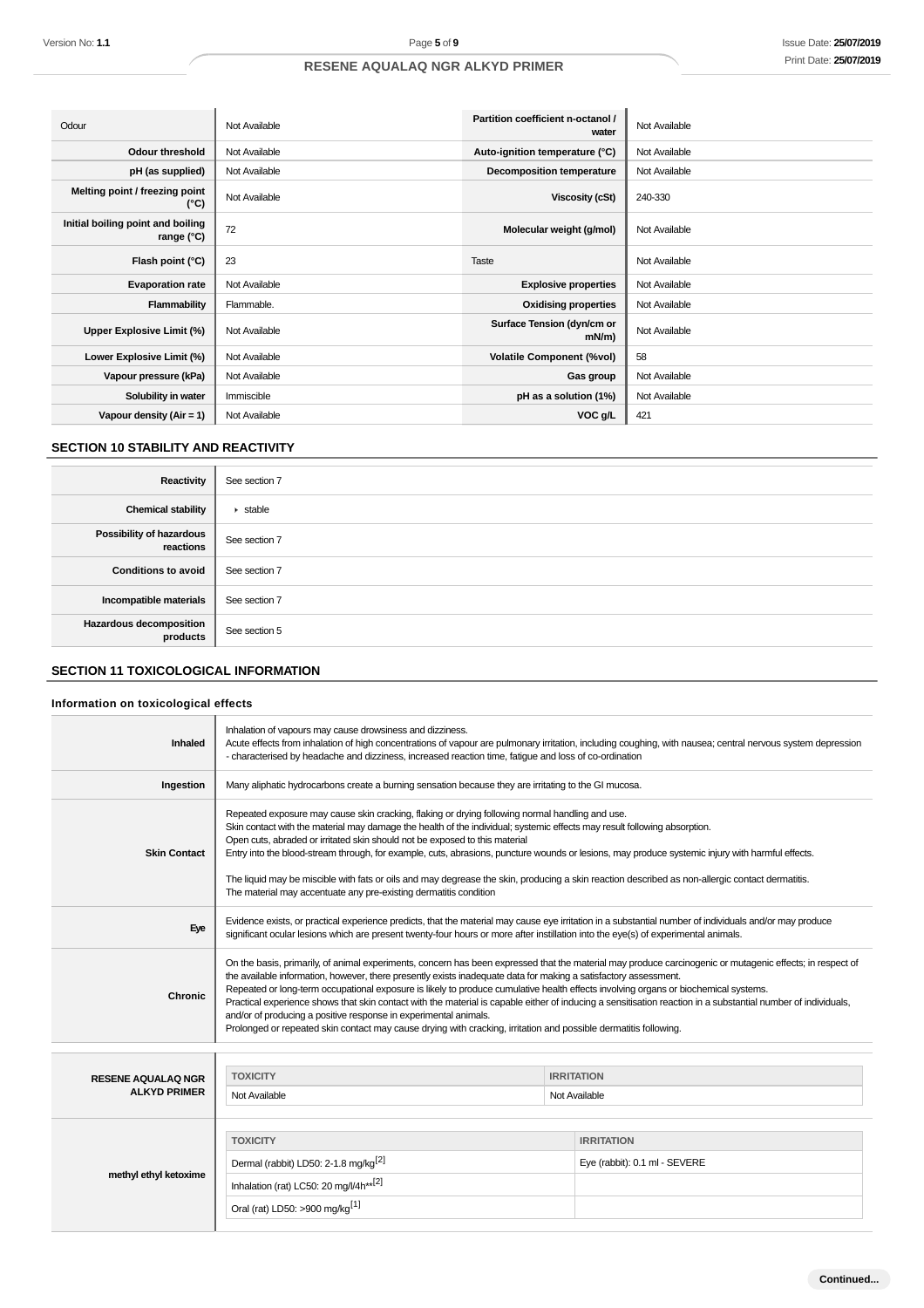| naphtha petroleum, heavy,                                      | <b>TOXICITY</b>                                                                                                                                                                                                                                                                                      | <b>IRRITATION</b>                                                |   |  |  |
|----------------------------------------------------------------|------------------------------------------------------------------------------------------------------------------------------------------------------------------------------------------------------------------------------------------------------------------------------------------------------|------------------------------------------------------------------|---|--|--|
|                                                                | Dermal (rabbit) LD50: >1900 mg/kg <sup>[1]</sup><br>Eye: no adverse effect observed (not irritating) <sup>[1]</sup>                                                                                                                                                                                  |                                                                  |   |  |  |
| hydrodesulfurised                                              | Oral (rat) LD50: >4500 mg/kg <sup>[1]</sup>                                                                                                                                                                                                                                                          | Skin: adverse effect observed (irritating)[1]                    |   |  |  |
|                                                                |                                                                                                                                                                                                                                                                                                      | Skin: no adverse effect observed (not irritating) <sup>[1]</sup> |   |  |  |
|                                                                |                                                                                                                                                                                                                                                                                                      |                                                                  |   |  |  |
|                                                                | <b>TOXICITY</b>                                                                                                                                                                                                                                                                                      | <b>IRRITATION</b>                                                |   |  |  |
| naphtha petroleum, heavy,                                      | Eye: no adverse effect observed (not irritating) <sup>[1]</sup><br>Dermal (rabbit) LD50: >1900 mg/kg <sup>[1]</sup>                                                                                                                                                                                  |                                                                  |   |  |  |
| hydrotreated                                                   | Inhalation (rat) LC50: 8.5 mg/l/4H <sup>[2]</sup>                                                                                                                                                                                                                                                    | Skin: adverse effect observed (irritating) <sup>[1]</sup>        |   |  |  |
|                                                                | Oral (rat) LD50: >4500 mg/kg <sup>[1]</sup>                                                                                                                                                                                                                                                          |                                                                  |   |  |  |
|                                                                |                                                                                                                                                                                                                                                                                                      |                                                                  |   |  |  |
| Legend:                                                        | 1. Value obtained from Europe ECHA Registered Substances - Acute toxicity 2.* Value obtained from manufacturer's SDS. Unless otherwise specified<br>data extracted from RTECS - Register of Toxic Effect of chemical Substances                                                                      |                                                                  |   |  |  |
|                                                                |                                                                                                                                                                                                                                                                                                      |                                                                  |   |  |  |
| <b>METHYL ETHYL KETOXIME</b>                                   | For methyl ethyl ketoxime (MEKO)<br>Carcinogenicity: Increased incidences of liver tumours were observed in rat and mouse lifetime studies and there was also an increased incidence of                                                                                                              |                                                                  |   |  |  |
|                                                                | mammary gland tumours in female rats, however, this was only seen at mid- and/or high concentrations of MEKO.<br>Mammalian lymphocyte mutagen *Huls Canada ** Merck                                                                                                                                  |                                                                  |   |  |  |
| <b>NAPHTHA PETROLEUM,</b>                                      | No significant acute toxicological data identified in literature search.                                                                                                                                                                                                                             |                                                                  |   |  |  |
| HEAVY.                                                         | For C9 aromatics (typically trimethylbenzenes - TMBs)<br><b>Acute Toxicity</b><br>Acute toxicity studies (oral, dermal and inhalation routes of exposure) have been conducted in rats using various solvent products containing predominantly<br>mixed C9 aromatic hydrocarbons (CAS RN 64742-95-6). |                                                                  |   |  |  |
| <b>HYDRODESULFURISED</b>                                       |                                                                                                                                                                                                                                                                                                      |                                                                  |   |  |  |
| <b>RESENE AQUALAQ NGR</b>                                      |                                                                                                                                                                                                                                                                                                      |                                                                  |   |  |  |
| <b>ALKYD PRIMER &amp; METHYL</b><br><b>ETHYL KETOXIME</b>      | The following information refers to contact allergens as a group and may not be specific to this product.                                                                                                                                                                                            |                                                                  |   |  |  |
| <b>RESENE AQUALAQ NGR</b><br><b>ALKYD PRIMER &amp; NAPHTHA</b> |                                                                                                                                                                                                                                                                                                      |                                                                  |   |  |  |
| PETROLEUM, HEAVY,                                              | Studies indicate that normal, branched and cyclic paraffins are absorbed from the mammalian gastrointestinal tract and that the absorption of n-paraffins is                                                                                                                                         |                                                                  |   |  |  |
| <b>HYDRODESULFURISED &amp;</b><br><b>NAPHTHA PETROLEUM,</b>    | inversely proportional to the carbon chain length, with little absorption above C30.                                                                                                                                                                                                                 |                                                                  |   |  |  |
| <b>HEAVY, HYDROTREATED</b>                                     |                                                                                                                                                                                                                                                                                                      |                                                                  |   |  |  |
| <b>RESENE AQUALAQ NGR</b><br><b>ALKYD PRIMER &amp; NAPHTHA</b> | For trimethylbenzenes:                                                                                                                                                                                                                                                                               |                                                                  |   |  |  |
| PETROLEUM, HEAVY,                                              | Absorption of 1,2,4-trimethylbenzene occurs after oral, inhalation, or dermal exposure.                                                                                                                                                                                                              |                                                                  |   |  |  |
| <b>HYDRODESULFURISED</b><br><b>NAPHTHA PETROLEUM,</b>          |                                                                                                                                                                                                                                                                                                      |                                                                  |   |  |  |
| HEAVY,                                                         | for petroleum:<br>Altered mental state, drowsiness, peripheral motor neuropathy, irreversible brain damage (so-called Petrol Sniffer's Encephalopathy), delirium, seizures,                                                                                                                          |                                                                  |   |  |  |
| <b>HYDRODESULFURISED &amp;</b><br><b>NAPHTHA PETROLEUM,</b>    | and sudden death have been reported from repeated overexposure to some hydrocarbon solvents, naphthas, and gasoline<br>This product may contain benzene which is known to cause acute myeloid leukaemia and n-hexane which has been shown to metabolize to compounds which                           |                                                                  |   |  |  |
| <b>HEAVY, HYDROTREATED</b>                                     | are neuropathic.                                                                                                                                                                                                                                                                                     |                                                                  |   |  |  |
| <b>Acute Toxicity</b>                                          | ✔                                                                                                                                                                                                                                                                                                    | Carcinogenicity                                                  | ✔ |  |  |
| <b>Skin Irritation/Corrosion</b>                               | ✔                                                                                                                                                                                                                                                                                                    | Reproductivity                                                   | × |  |  |
| <b>Serious Eye Damage/Irritation</b>                           | ✔                                                                                                                                                                                                                                                                                                    | <b>STOT - Single Exposure</b>                                    | × |  |  |
| <b>Respiratory or Skin</b><br>sensitisation                    | ✔                                                                                                                                                                                                                                                                                                    | <b>STOT - Repeated Exposure</b>                                  | ✔ |  |  |
| Mutagenicity                                                   | ×                                                                                                                                                                                                                                                                                                    | <b>Aspiration Hazard</b>                                         | × |  |  |
|                                                                |                                                                                                                                                                                                                                                                                                      |                                                                  |   |  |  |

## **SECTION 12 ECOLOGICAL INFORMATION**

| <b>Toxicity</b>           |                 |                           |                |                               |               |              |                |
|---------------------------|-----------------|---------------------------|----------------|-------------------------------|---------------|--------------|----------------|
| <b>RESENE AQUALAQ NGR</b> | <b>ENDPOINT</b> | <b>TEST DURATION (HR)</b> |                | <b>SPECIES</b>                | <b>VALUE</b>  |              | <b>SOURCE</b>  |
| <b>ALKYD PRIMER</b>       | Not Available   | Not Available             |                | Not Available                 | Not Available |              | Not Available  |
|                           | <b>ENDPOINT</b> | <b>TEST DURATION (HR)</b> | <b>SPECIES</b> |                               |               | <b>VALUE</b> | <b>SOURCE</b>  |
|                           | <b>LC50</b>     | 96                        | Fish           |                               |               | 37.890mg/L   | 3              |
| methyl ethyl ketoxime     | <b>EC50</b>     | 48                        | Crustacea      |                               |               | ca.201mg/L   | 2              |
|                           | <b>EC50</b>     | 96                        |                | Algae or other aquatic plants |               | 4.557mg/L    | 3              |
|                           | EC20            | 72                        |                | Algae or other aquatic plants |               | ca.55mg/L    | $\overline{2}$ |
|                           | <b>NOEC</b>     | 72                        |                | Algae or other aquatic plants |               | ca.1.02mg/L  | 2              |

**Legend:**  $\mathbb{X}$  – Data either not available or does not fill the criteria for classification<br>  $\bullet$  – Data available to make classification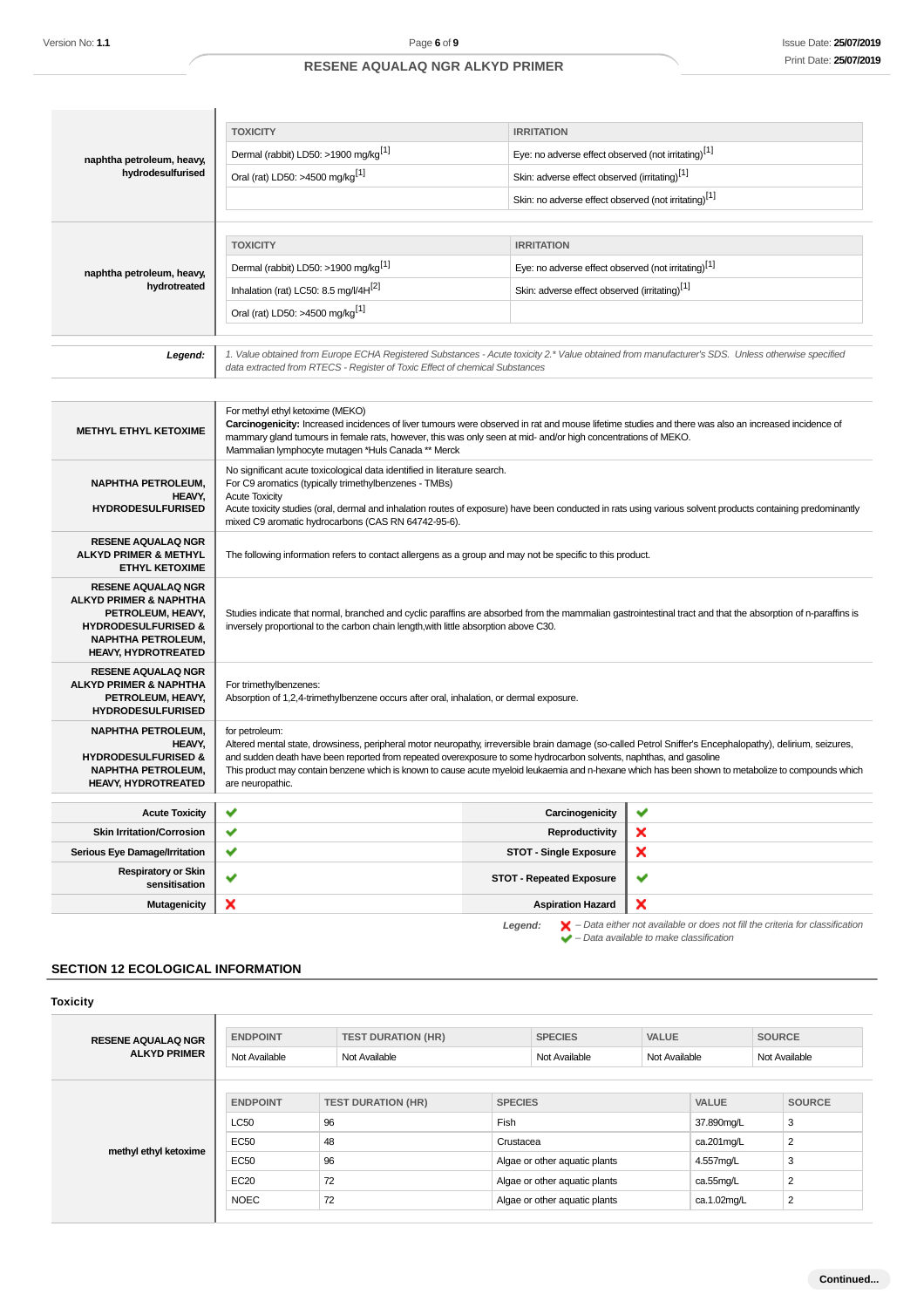| Version No: 1.1                                                                                                                                                                                                                                                                                                                                                                                         |                                          | Page 7 of 9                                                                                                                                                                                                                                                                                                                                                                         |                                                                                                                                                                                                |                  | <b>Issue Date: 25/07/20</b><br>Print Date: 25/07/20 |
|---------------------------------------------------------------------------------------------------------------------------------------------------------------------------------------------------------------------------------------------------------------------------------------------------------------------------------------------------------------------------------------------------------|------------------------------------------|-------------------------------------------------------------------------------------------------------------------------------------------------------------------------------------------------------------------------------------------------------------------------------------------------------------------------------------------------------------------------------------|------------------------------------------------------------------------------------------------------------------------------------------------------------------------------------------------|------------------|-----------------------------------------------------|
|                                                                                                                                                                                                                                                                                                                                                                                                         |                                          | <b>RESENE AQUALAQ NGR ALKYD PRIMER</b>                                                                                                                                                                                                                                                                                                                                              |                                                                                                                                                                                                |                  |                                                     |
|                                                                                                                                                                                                                                                                                                                                                                                                         |                                          |                                                                                                                                                                                                                                                                                                                                                                                     |                                                                                                                                                                                                |                  |                                                     |
|                                                                                                                                                                                                                                                                                                                                                                                                         | <b>ENDPOINT</b>                          | <b>TEST DURATION (HR)</b>                                                                                                                                                                                                                                                                                                                                                           | <b>SPECIES</b>                                                                                                                                                                                 | <b>VALUE</b>     | <b>SOURCE</b>                                       |
|                                                                                                                                                                                                                                                                                                                                                                                                         | <b>LC50</b>                              | 96                                                                                                                                                                                                                                                                                                                                                                                  | Fish                                                                                                                                                                                           | $4.1$ mg/L       | $\overline{2}$                                      |
|                                                                                                                                                                                                                                                                                                                                                                                                         | <b>EC50</b>                              | 48                                                                                                                                                                                                                                                                                                                                                                                  | Crustacea                                                                                                                                                                                      | 4.5mg/L          | $\overline{2}$                                      |
| naphtha petroleum, heavy,                                                                                                                                                                                                                                                                                                                                                                               | <b>EC50</b>                              | 72                                                                                                                                                                                                                                                                                                                                                                                  | Algae or other aquatic plants                                                                                                                                                                  | $>1$ -mg/L       | $\overline{2}$                                      |
| hydrodesulfurised                                                                                                                                                                                                                                                                                                                                                                                       | LC50                                     | 96                                                                                                                                                                                                                                                                                                                                                                                  | Fish                                                                                                                                                                                           | $0.14$ mg/L      | $\overline{2}$                                      |
|                                                                                                                                                                                                                                                                                                                                                                                                         | <b>EC50</b>                              | 96                                                                                                                                                                                                                                                                                                                                                                                  | Algae or other aquatic plants                                                                                                                                                                  | 0.277mg/L        | $\overline{2}$                                      |
|                                                                                                                                                                                                                                                                                                                                                                                                         | <b>NOEC</b>                              | 720                                                                                                                                                                                                                                                                                                                                                                                 | Crustacea                                                                                                                                                                                      | $0.024$ mg/L     | $\overline{2}$                                      |
|                                                                                                                                                                                                                                                                                                                                                                                                         |                                          |                                                                                                                                                                                                                                                                                                                                                                                     |                                                                                                                                                                                                |                  |                                                     |
|                                                                                                                                                                                                                                                                                                                                                                                                         | <b>ENDPOINT</b>                          | <b>TEST DURATION (HR)</b>                                                                                                                                                                                                                                                                                                                                                           | <b>SPECIES</b>                                                                                                                                                                                 | VALUE            | <b>SOURCE</b>                                       |
| naphtha petroleum, heavy,                                                                                                                                                                                                                                                                                                                                                                               | <b>LC50</b>                              | 96                                                                                                                                                                                                                                                                                                                                                                                  | Fish                                                                                                                                                                                           | 4.1mg/L          | 2                                                   |
| hydrotreated                                                                                                                                                                                                                                                                                                                                                                                            | <b>EC50</b>                              | 48                                                                                                                                                                                                                                                                                                                                                                                  | Crustacea                                                                                                                                                                                      | 4.5mg/L          | $\overline{2}$                                      |
|                                                                                                                                                                                                                                                                                                                                                                                                         | <b>EC50</b>                              | 72                                                                                                                                                                                                                                                                                                                                                                                  | Algae or other aquatic plants                                                                                                                                                                  | $>1$ -mg/L       | $\overline{2}$                                      |
|                                                                                                                                                                                                                                                                                                                                                                                                         |                                          |                                                                                                                                                                                                                                                                                                                                                                                     |                                                                                                                                                                                                |                  |                                                     |
| For 1,2,4-trimethylbenzene:<br>Half-life (hr) air: 0.48-16<br>Half-life (hr) H2O surface water: 0.24-672<br>Half-life (hr) H2O ground : 336-1344<br>Half-life (hr) soil: 168-672<br>Henry's Pa m3 /mol: 385-627<br>Bioaccumulation : not significant<br>1,2,4-Trimethylbenzene is a volatile organic compound (VOC) substance.<br>metabolize the compound.<br>DO NOT discharge into sewer or waterways. |                                          | Within an aromatic series, acute toxicity increases with increasing alkyl substitution on the aromatic nucleus.                                                                                                                                                                                                                                                                     | When released in the environment, alkanes don't undergo rapid biodegradation, because they have no functional groups (like hydroxyl or carbonyl) that are needed by most organisms in order to |                  |                                                     |
| Persistence and degradability                                                                                                                                                                                                                                                                                                                                                                           | <b>Persistence: Water/Soil</b>           |                                                                                                                                                                                                                                                                                                                                                                                     |                                                                                                                                                                                                | Persistence: Air |                                                     |
| Ingredient<br>methyl ethyl ketoxime                                                                                                                                                                                                                                                                                                                                                                     | <b>LOW</b>                               |                                                                                                                                                                                                                                                                                                                                                                                     | <b>LOW</b>                                                                                                                                                                                     |                  |                                                     |
|                                                                                                                                                                                                                                                                                                                                                                                                         |                                          |                                                                                                                                                                                                                                                                                                                                                                                     |                                                                                                                                                                                                |                  |                                                     |
| <b>Bioaccumulative potential</b>                                                                                                                                                                                                                                                                                                                                                                        |                                          |                                                                                                                                                                                                                                                                                                                                                                                     |                                                                                                                                                                                                |                  |                                                     |
| Ingredient                                                                                                                                                                                                                                                                                                                                                                                              | <b>Bioaccumulation</b>                   |                                                                                                                                                                                                                                                                                                                                                                                     |                                                                                                                                                                                                |                  |                                                     |
| methyl ethyl ketoxime                                                                                                                                                                                                                                                                                                                                                                                   | LOW (BCF = $5.8$ )                       |                                                                                                                                                                                                                                                                                                                                                                                     |                                                                                                                                                                                                |                  |                                                     |
| Mobility in soil                                                                                                                                                                                                                                                                                                                                                                                        |                                          |                                                                                                                                                                                                                                                                                                                                                                                     |                                                                                                                                                                                                |                  |                                                     |
|                                                                                                                                                                                                                                                                                                                                                                                                         |                                          |                                                                                                                                                                                                                                                                                                                                                                                     |                                                                                                                                                                                                |                  |                                                     |
| Ingredient<br>methyl ethyl ketoxime                                                                                                                                                                                                                                                                                                                                                                     | <b>Mobility</b><br>LOW ( $KOC = 130.8$ ) |                                                                                                                                                                                                                                                                                                                                                                                     |                                                                                                                                                                                                |                  |                                                     |
| <b>SECTION 13 DISPOSAL CONSIDERATIONS</b>                                                                                                                                                                                                                                                                                                                                                               |                                          |                                                                                                                                                                                                                                                                                                                                                                                     |                                                                                                                                                                                                |                  |                                                     |
| Waste treatment methods                                                                                                                                                                                                                                                                                                                                                                                 |                                          |                                                                                                                                                                                                                                                                                                                                                                                     |                                                                                                                                                                                                |                  |                                                     |
| <b>Product / Packaging disposal</b>                                                                                                                                                                                                                                                                                                                                                                     | Recycle wherever possible.               | Containers may still present a chemical hazard/ danger when empty.<br>Legislation addressing waste disposal requirements may differ by country, state and/ or territory.<br>DO NOT allow wash water from cleaning or process equipment to enter drains.<br>Consult manufacturer for recycling option.<br>disposal information. Do not discharge the substance into the environment. | Resene Paintwise accepts residual unwanted paint and packaging. See Resene website for Paintwise information. Or contact a Local Authority for the                                             |                  |                                                     |
|                                                                                                                                                                                                                                                                                                                                                                                                         |                                          | Ensure that the hazardous substance is disposed in accordance with the Hazardous Substances (Disposal) Notice 2017                                                                                                                                                                                                                                                                  |                                                                                                                                                                                                |                  |                                                     |
| <b>Disposal Requirements</b>                                                                                                                                                                                                                                                                                                                                                                            |                                          |                                                                                                                                                                                                                                                                                                                                                                                     |                                                                                                                                                                                                |                  |                                                     |
|                                                                                                                                                                                                                                                                                                                                                                                                         |                                          |                                                                                                                                                                                                                                                                                                                                                                                     |                                                                                                                                                                                                |                  |                                                     |
|                                                                                                                                                                                                                                                                                                                                                                                                         |                                          |                                                                                                                                                                                                                                                                                                                                                                                     | Packages that have been in direct contact with the hazardous substance must be only disposed if the hazardous substance was appropriately removed and cleaned out from the package.            |                  |                                                     |
| <b>SECTION 14 TRANSPORT INFORMATION</b>                                                                                                                                                                                                                                                                                                                                                                 |                                          |                                                                                                                                                                                                                                                                                                                                                                                     |                                                                                                                                                                                                |                  |                                                     |

#### **Persistence and degradability**

| Ingredient            | Persistence: Water/Soil | Persistence: Air |
|-----------------------|-------------------------|------------------|
| methyl ethyl ketoxime | <b>LOW</b>              | LOW              |

#### **Bioaccumulative potential**

| Ingredient          |      |
|---------------------|------|
| math                | 5.8) |
| ul athul katovime . | __   |

#### **Mobility in soil**

| Ingredient | <b>bility</b>                   |
|------------|---------------------------------|
| ma         | 130 8)<br>n.<br>$\sqrt{2}$<br>. |

### **SECTION 13 DISPOSAL CONSIDERATIONS**

#### **Waste treatment methods**

| Product / Packaging disposal | Containers may still present a chemical hazard/ danger when empty.<br>Legislation addressing waste disposal requirements may differ by country, state and/ or territory.<br>DO NOT allow wash water from cleaning or process equipment to enter drains.<br>Recycle wherever possible.<br>Consult manufacturer for recycling option.<br>Resene Paintwise accepts residual unwanted paint and packaging. See Resene website for Paintwise information. Or contact a Local Authority for the<br>disposal information. Do not discharge the substance into the environment. |
|------------------------------|-------------------------------------------------------------------------------------------------------------------------------------------------------------------------------------------------------------------------------------------------------------------------------------------------------------------------------------------------------------------------------------------------------------------------------------------------------------------------------------------------------------------------------------------------------------------------|
|------------------------------|-------------------------------------------------------------------------------------------------------------------------------------------------------------------------------------------------------------------------------------------------------------------------------------------------------------------------------------------------------------------------------------------------------------------------------------------------------------------------------------------------------------------------------------------------------------------------|

#### **Disposal Requirements**

### **SECTION 14 TRANSPORT INFORMATION**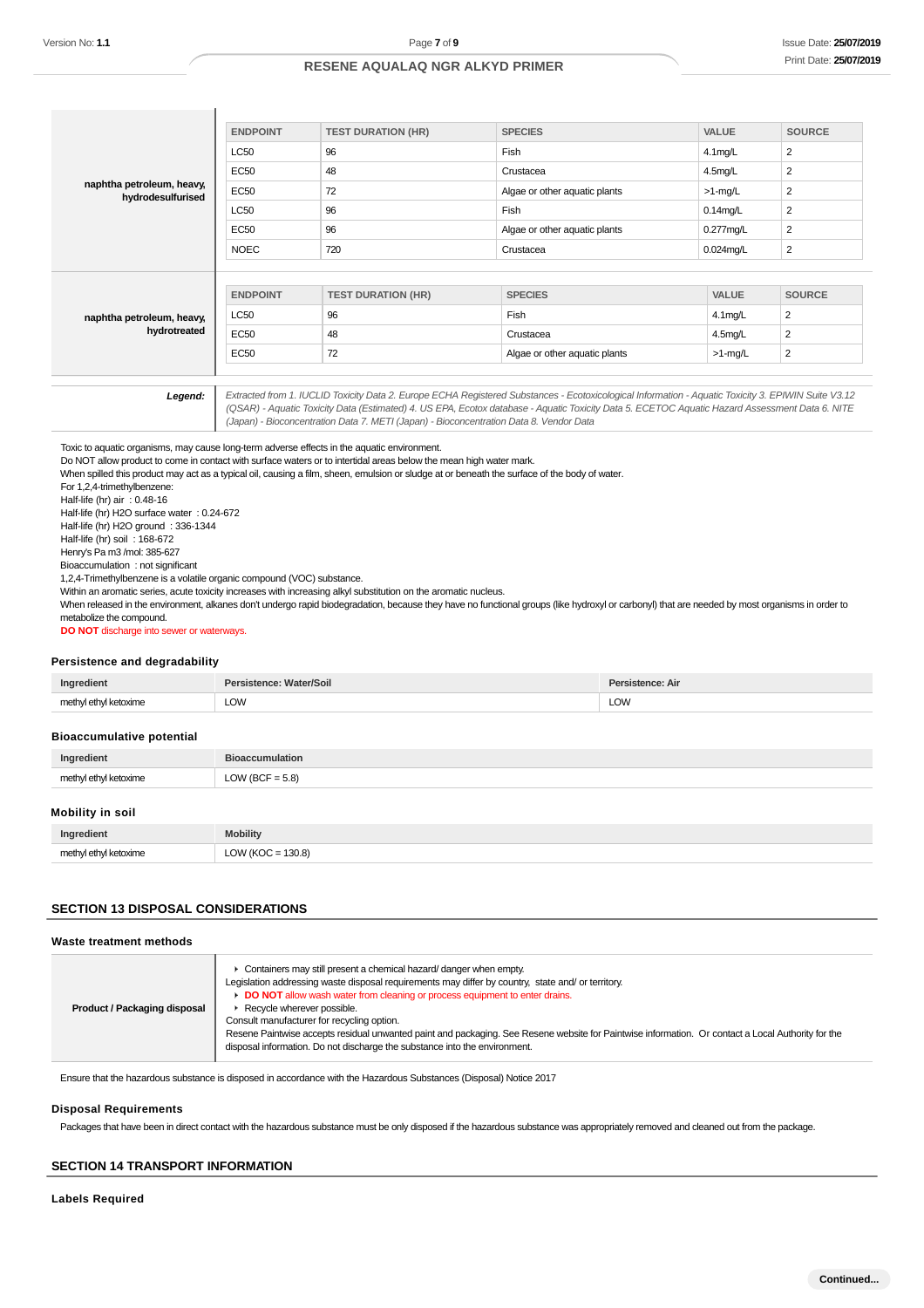| <b>Marine Pollutant</b> |       |
|-------------------------|-------|
| <b>HAZCHEM</b>          | $-3Y$ |

## **Land transport (UN)**

| UN number                    | 1263                                                                                                                                                                                          |
|------------------------------|-----------------------------------------------------------------------------------------------------------------------------------------------------------------------------------------------|
| UN proper shipping name      | PAINT (including paint, lacquer, enamel, stain, shellac, varnish, polish, liquid filler and liquid lacquer base) or PAINT RELATED MATERIAL (including<br>paint thinning or reducing compound) |
| Transport hazard class(es)   | Class<br>3<br>Subrisk<br>Not Applicable                                                                                                                                                       |
| Packing group                | Ш                                                                                                                                                                                             |
| <b>Environmental hazard</b>  | Environmentally hazardous                                                                                                                                                                     |
| Special precautions for user | Special provisions<br>163; 223; 367<br>Limited quantity<br>5L                                                                                                                                 |

### **Air transport (ICAO-IATA / DGR)**

| <b>UN number</b>             | 1263                                                                                                                                                                                         |                                                |             |  |
|------------------------------|----------------------------------------------------------------------------------------------------------------------------------------------------------------------------------------------|------------------------------------------------|-------------|--|
| UN proper shipping name      | Paint (including paint, lacquer, enamel, stain, shellac, varnish, polish, liquid filler and liquid lacquer base); Paint related material (including paint thinning<br>or reducing compounds) |                                                |             |  |
| Transport hazard class(es)   | <b>ICAO/IATA Class</b><br>ICAO / IATA Subrisk<br><b>ERG Code</b>                                                                                                                             | 3<br>Not Applicable<br>3L                      |             |  |
| Packing group                | Ш                                                                                                                                                                                            |                                                |             |  |
| <b>Environmental hazard</b>  | Environmentally hazardous                                                                                                                                                                    |                                                |             |  |
|                              | Special provisions                                                                                                                                                                           |                                                | A3 A72 A192 |  |
| Special precautions for user | Cargo Only Packing Instructions                                                                                                                                                              |                                                | 366         |  |
|                              | Cargo Only Maximum Qty / Pack                                                                                                                                                                |                                                | 220L        |  |
|                              | Passenger and Cargo Packing Instructions                                                                                                                                                     |                                                | 355         |  |
|                              | Passenger and Cargo Maximum Qty / Pack                                                                                                                                                       |                                                | 60L         |  |
|                              | Passenger and Cargo Limited Quantity Packing Instructions                                                                                                                                    |                                                | Y344        |  |
|                              |                                                                                                                                                                                              | Passenger and Cargo Limited Maximum Qty / Pack | 10L         |  |
|                              |                                                                                                                                                                                              |                                                |             |  |

## **Sea transport (IMDG-Code / GGVSee)**

| <b>UN number</b>             | 1263                                                                                                                                                                                          |
|------------------------------|-----------------------------------------------------------------------------------------------------------------------------------------------------------------------------------------------|
| UN proper shipping name      | PAINT (including paint, lacquer, enamel, stain, shellac, varnish, polish, liquid filler and liquid lacquer base) or PAINT RELATED MATERIAL (including<br>paint thinning or reducing compound) |
| Transport hazard class(es)   | <b>IMDG Class</b><br>$\frac{1}{2}$ 3<br><b>IMDG Subrisk</b><br>Not Applicable                                                                                                                 |
| Packing group                | Ш                                                                                                                                                                                             |
| <b>Environmental hazard</b>  | <b>Marine Pollutant</b>                                                                                                                                                                       |
| Special precautions for user | $F-E$ . S-E<br><b>EMS Number</b><br>Special provisions<br>163 223 367 955<br><b>Limited Quantities</b><br>5L                                                                                  |

**Transport in bulk according to Annex II of MARPOL and the IBC code** Not Applicable

## **SECTION 15 REGULATORY INFORMATION**

**Safety, health and environmental regulations / legislation specific for the substance or mixture**